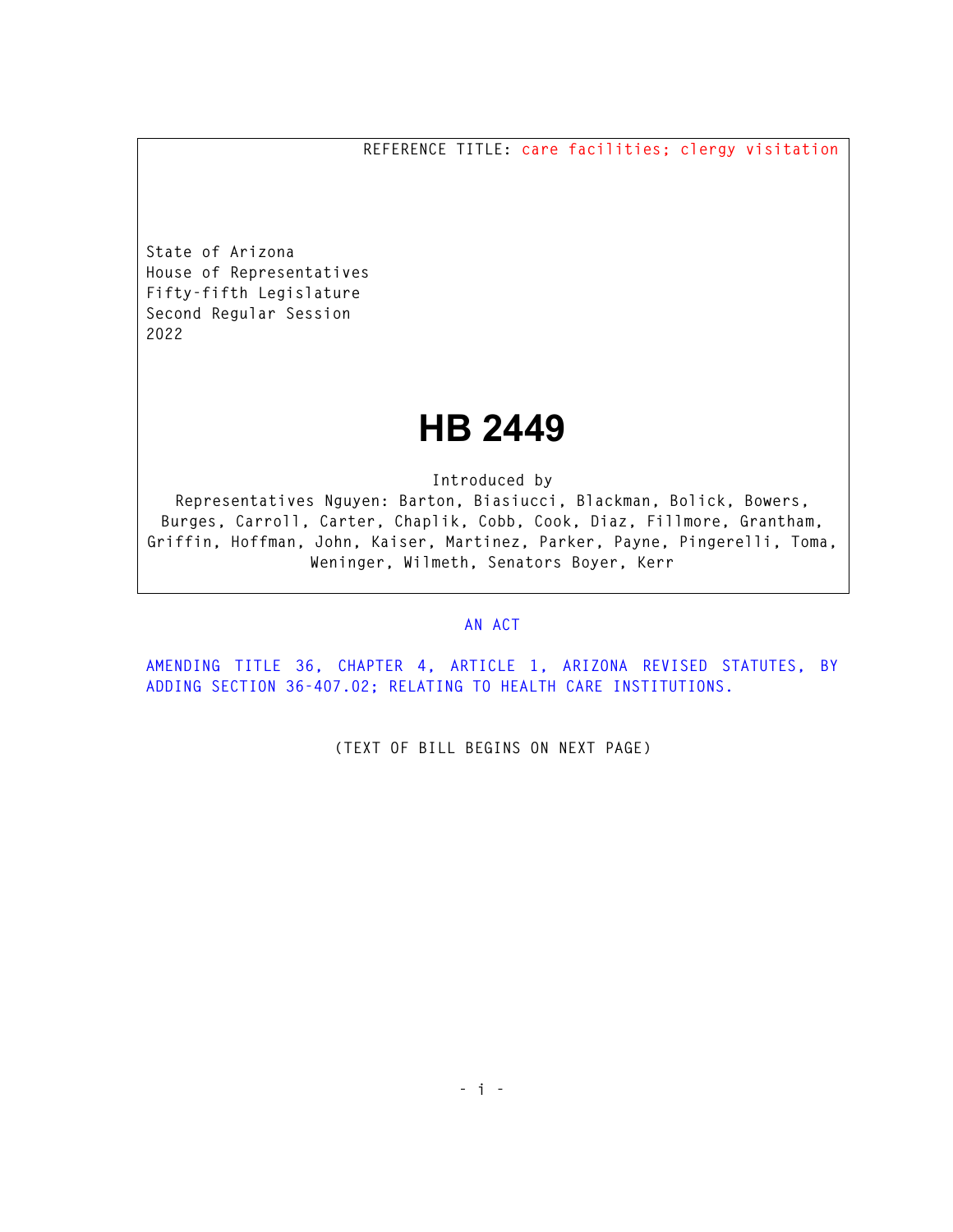**1 Be it enacted by the Legislature of the State of Arizona: 2 Section 1. Title 36, chapter 4, article 1, Arizona Revised 3 Statutes, is amended by adding section 36-407.02, to read: 4 36-407.02. Care facilities; clergy visitation; health and 5 safety precautions; immunity; civil action; 6 definitions 7 A. IF A CARE FACILITY VISITATION POLICY ALLOWS IN-PERSON VISITATION 8 OF ANY KIND, THE CARE FACILITY MUST ALLOW A CLERGY MEMBER TO VISIT A 9 PATIENT WHO REQUESTS AN IN-PERSON VISIT OR CONSENTS TO BE VISITED IN 10 PERSON FOR RELIGIOUS PURPOSES BY THE CLERGY MEMBER, INCLUDING DURING A 11 DECLARED STATE OF EMERGENCY. 12 B. NOTWITHSTANDING ANY OTHER PROVISION IN THIS CHAPTER, WHEN A 13 PATIENT'S DEATH IS IMMINENT, A CARE FACILITY MUST ALLOW A CLERGY MEMBER TO 14 VISIT THE PATIENT IN PERSON FOR RELIGIOUS PURPOSES IF EITHER OF THE 15 FOLLOWING APPLIES: 16 1. THE PATIENT REQUESTS OR CONSENTS TO BE VISITED BY THE CLERGY 17 MEMBER. 18 2. THE PATIENT'S REPRESENTATIVE REQUESTS THAT THE PATIENT BE 19 VISITED BY THE CLERGY MEMBER. 20 C. A CARE FACILITY MAY REQUIRE CLERGY TO COMPLY WITH REASONABLE 21 HEALTH AND SAFETY PRECAUTIONS, INCLUDING UNDERGOING HEALTH SCREENINGS AND 22 WEARING PERSONAL PROTECTIVE EQUIPMENT, THAT ARE IMPOSED BY THE CARE 23 FACILITY IN CONNECTION WITH IN-PERSON VISITATION FOR PREVENTING THE SPREAD 24 OF COMMUNICABLE DISEASES. IF SUCH A REQUIREMENT WOULD SUBSTANTIALLY 25 BURDEN THE CLERGY'S FREE EXERCISE OF RELIGION, THE CARE FACILITY MAY 26 REQUIRE COMPLIANCE WITH SUCH PRECAUTIONS ONLY IF COMPLIANCE IN THAT 27 INSTANCE FURTHERS A COMPELLING INTEREST AND THE CARE FACILITY IMPOSES THE 28 LEAST RESTRICTIVE BURDEN ON THE CLERGY'S EXERCISE OF RELIGION. 29 NOTWITHSTANDING ANY OTHER PROVISION OF THIS CHAPTER, A CARE FACILITY MAY 30 RESTRICT VISITS OF A CLERGY MEMBER WHO FAILS A HEALTH SCREENING MEASURE OR 31 TESTS POSITIVE FOR A COMMUNICABLE DISEASE. 32 D. A CARE FACILITY AND ITS EMPLOYEES AND CONTRACTORS ARE NOT LIABLE 33 TO A PERSON VISITING A PATIENT OR TO A PATIENT OF THE CARE FACILITY FOR 34 CIVIL DAMAGES FOR INJURY OR DEATH DUE TO ACTUAL OR ALLEGED EXPOSURE TO A 35 COMMUNICABLE DISEASE RESULTING FROM OR RELATED TO A VISITATION IN 36 COMPLIANCE WITH THIS SECTION UNLESS THE CARE FACILITY FAILS TO 37 SUBSTANTIALLY COMPLY WITH THE CARE FACILITY'S APPLICABLE HEALTH AND SAFETY 38 PRECAUTIONS. THE IMMUNITY PRESCRIBED IN THIS SUBSECTION DOES NOT APPLY TO 39 ANY ACT OR OMISSION THAT CONSTITUTES GROSS NEGLIGENCE OR WILFUL OR WANTON 40 MISCONDUCT. 41 E. A PERSON OR RELIGIOUS ORGANIZATION MAY BRING A CIVIL ACTION 42 AGAINST A CARE FACILITY ALLEGING A VIOLATION OF THIS SECTION. ANY PERSON 43 THAT SUCCESSFULLY ASSERTS A CLAIM OR DEFENSE UNDER THIS SECTION MAY 44 RECOVER DECLARATORY RELIEF, INJUNCTIVE RELIEF, COMPENSATORY DAMAGES,** 

**45 REASONABLE ATTORNEY FEES AND COSTS AND ANY OTHER APPROPRIATE RELIEF.**